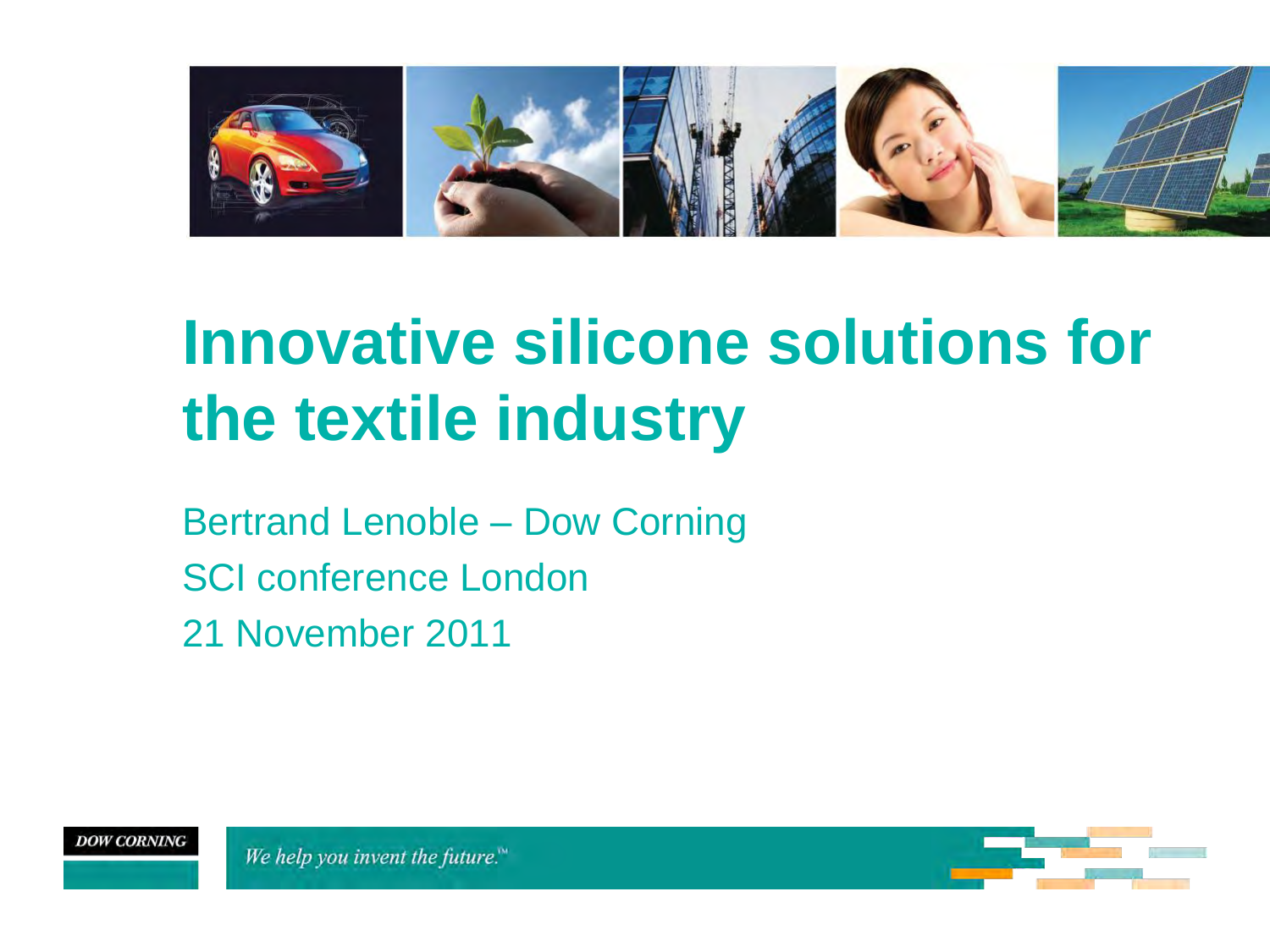### **Outline**

- What are silicones?
- Recent innovations:
	- Silicone encapsulation Dow Corning® DS 9000 multifunctional additive
	- Water preservation Dow Corning® GP 8000 for denim washing
	- $−$  Impact protection  $−$  DEFLEXION™ range
	- Screen printing inks Dow Corning® 9600 series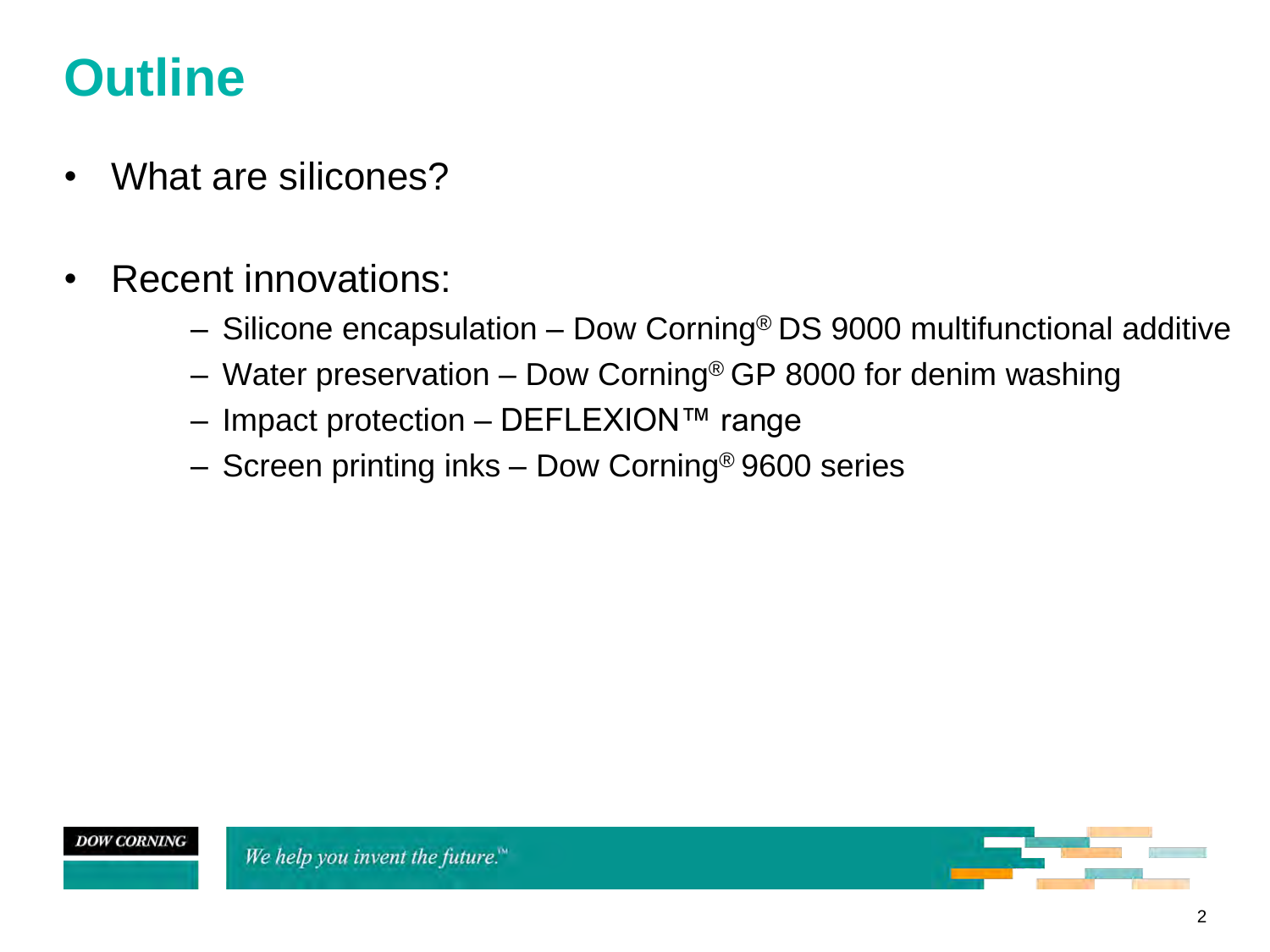### **What are Silicone?**



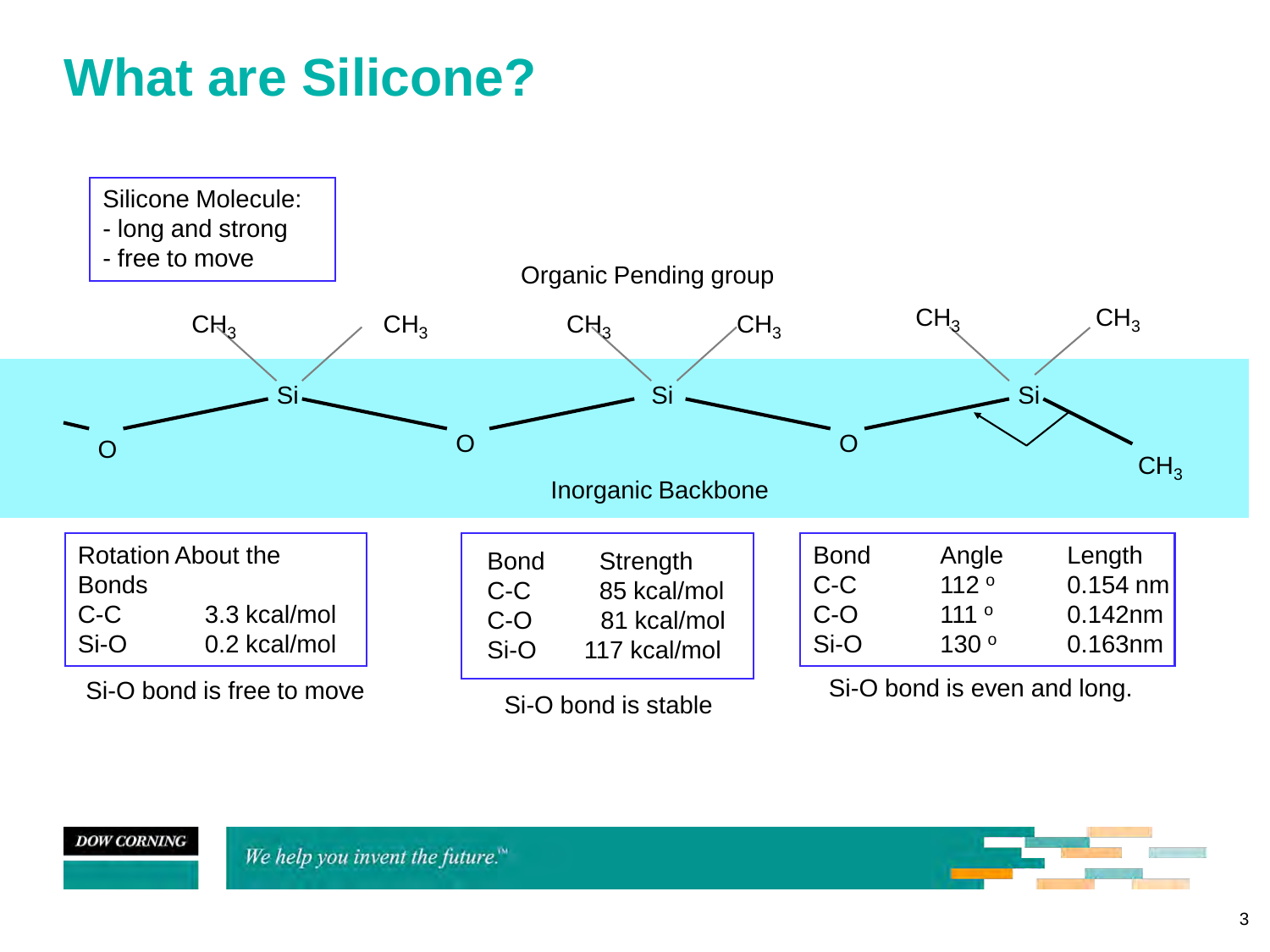## **Key properties of silicone**

| <b>Silicone structure</b>     | <b>Silicone performance</b>                                                                                           |
|-------------------------------|-----------------------------------------------------------------------------------------------------------------------|
| Strong Si-O bond              | Chemical and thermal stability                                                                                        |
| <b>Flexible backbone</b>      | Easy orientation, high compressibility                                                                                |
| Low intermolecular attraction | Liquid at high molecular weights<br>Low friction with polymers<br>High gas permeability<br>High spreading coefficient |
| <b>Methyl Pendant Groups</b>  | Low polarity/ low surface tension<br>Limited solubility<br>Hydrophobic surface                                        |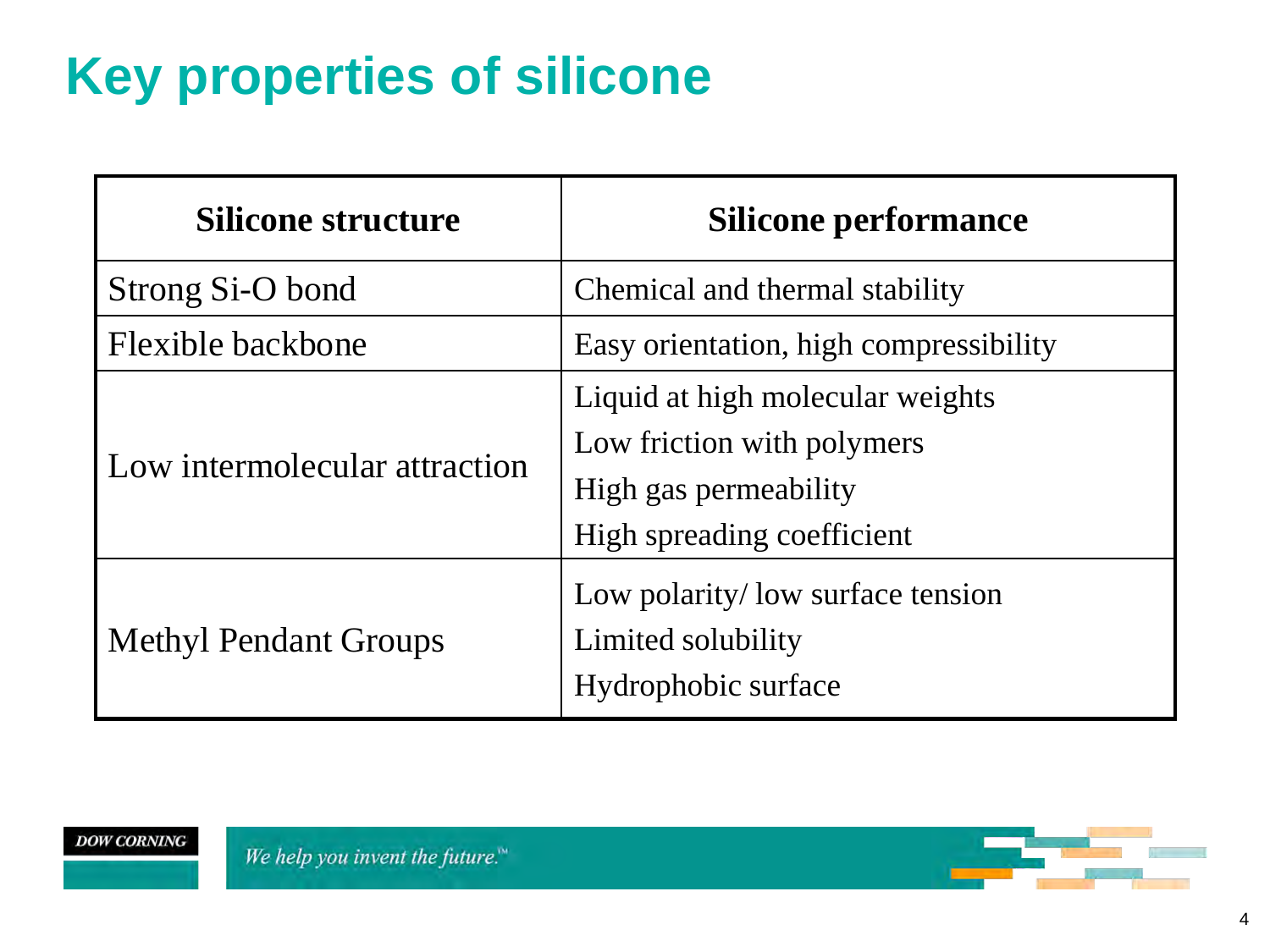### *Dow Corning***® DS 9000 Multifunctional Additive**

- An encapsulated silicone finish particularly adapted to provide:
	- Hydrophobicity
	- Softness

- And extend the range of applications to be used in combination:
	- with flame retardants
	- with fluorocarbons

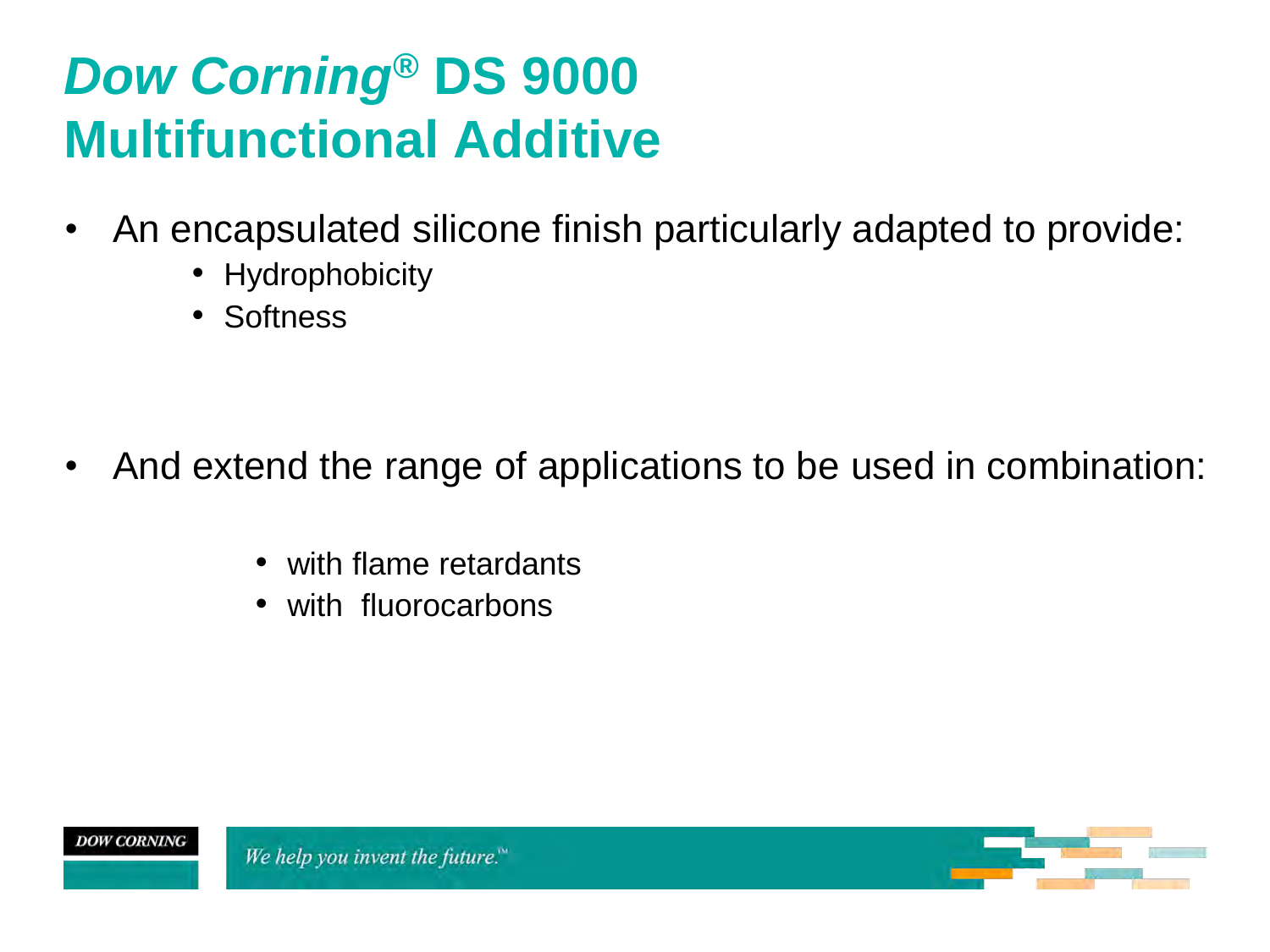### **Why Encapsulation?**

- To protect (re)actives against their environment
- To increase the shelf-life.
- To isolate incompatible products.
- To change the sensory properties.
- To control the release
- To trigger the release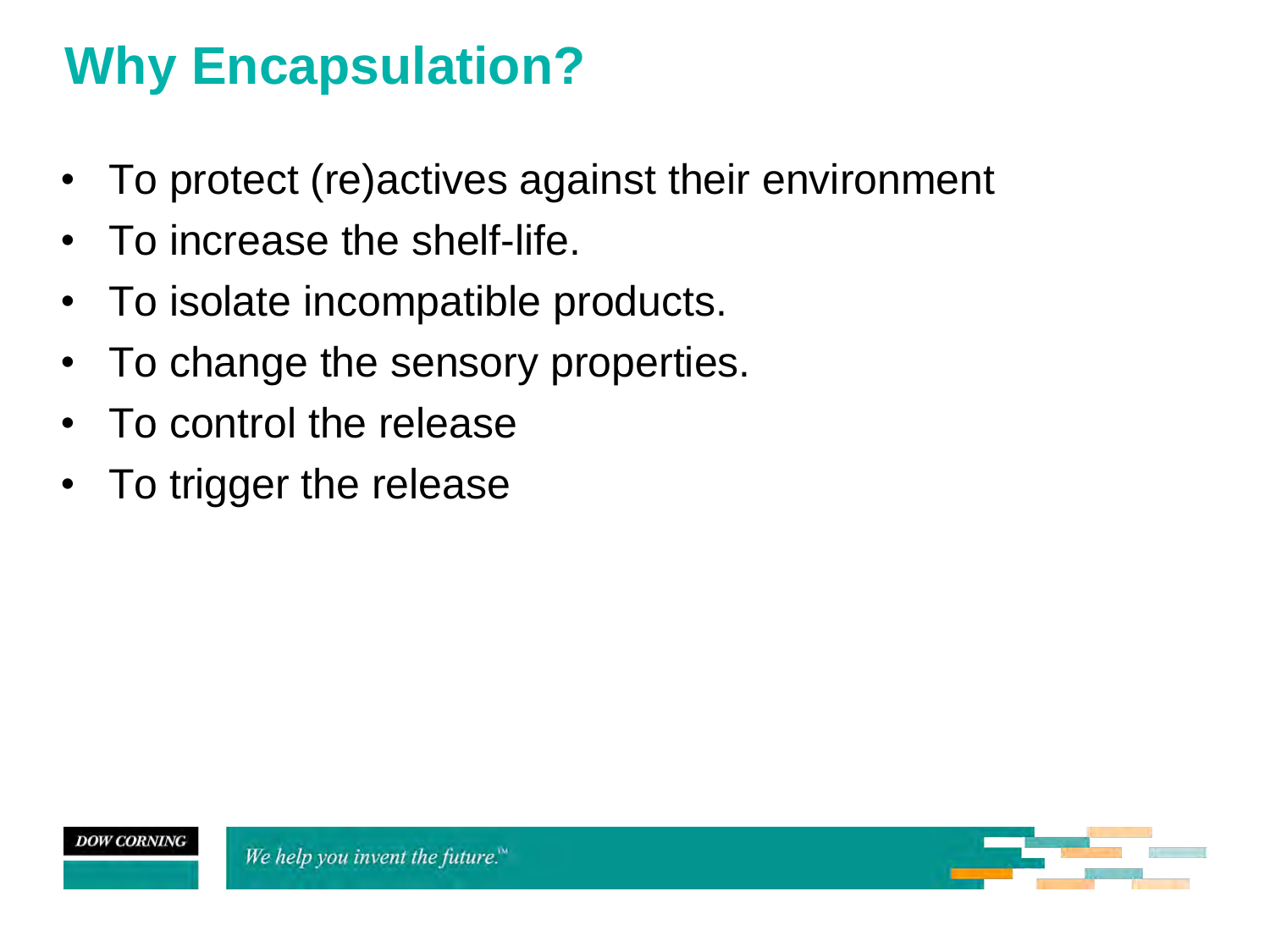### **What is Encapsulation?**



 Dow Corning Developed Encapsulation **Technology** 

*Dow Corning patented technology*



#### *Silicone Droplets in Water*



*Inorganic Shell Encapsulated Silicone Droplets* 





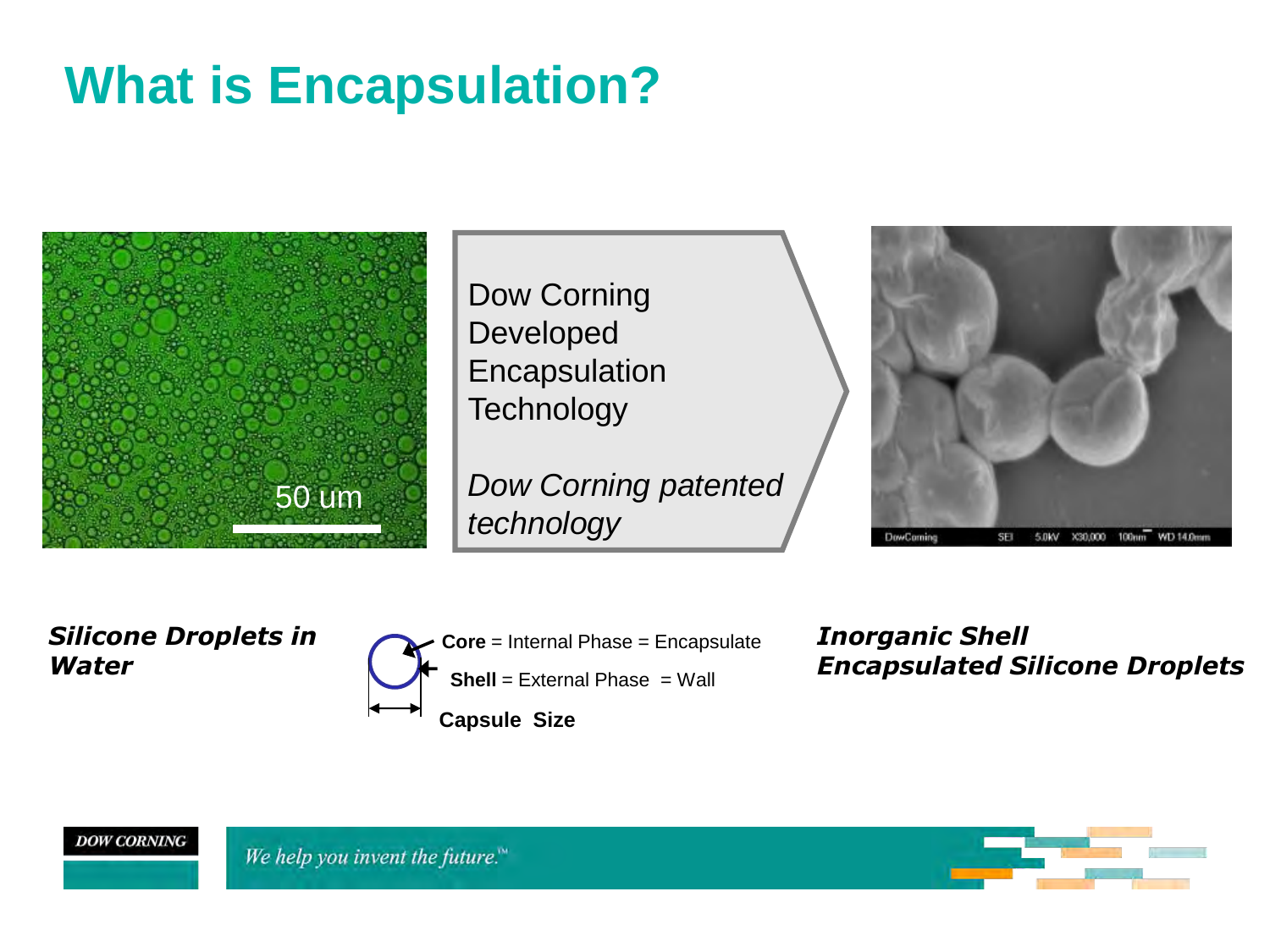## Dow Corning Encapsulation Technology

### **Key Features**

- Payload above 90%
- Very low content of organic surfactants Improved hydrophobicity
- Can be used for sensitive actives
- No formaldehyde released during encapsulation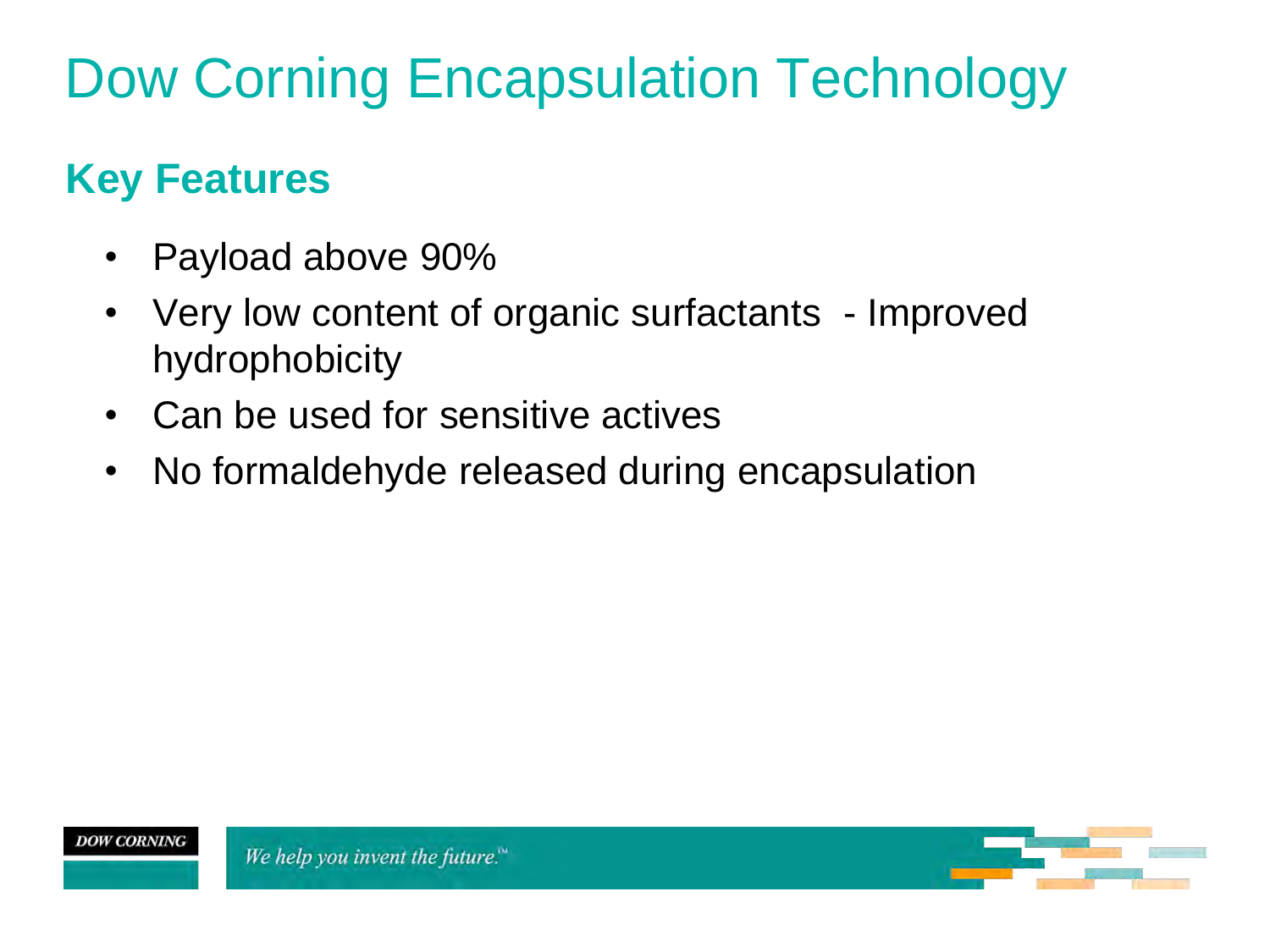### *Dow Corning®* **GP 8000 Eco Softner**

### **Total solution – Ways to Process Denim**

- 30-50% **less** water required
- – **Less** energy
- – **Fewer** steps
- **Less** time
	- **Increased** productivity



### *Eco + total costs advantage*

#### **DOW CORNING**

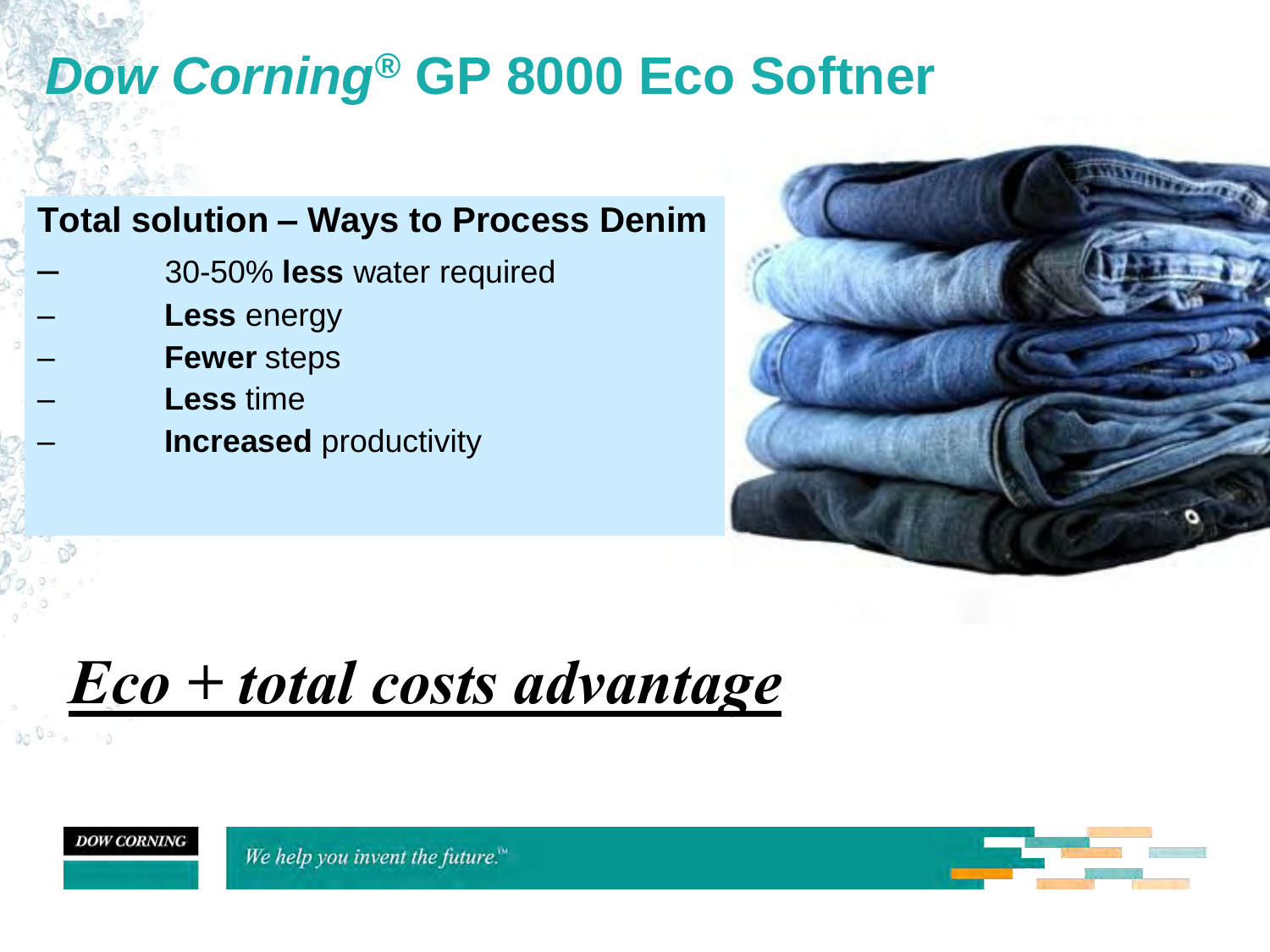### **A Combination of Unique Competences**





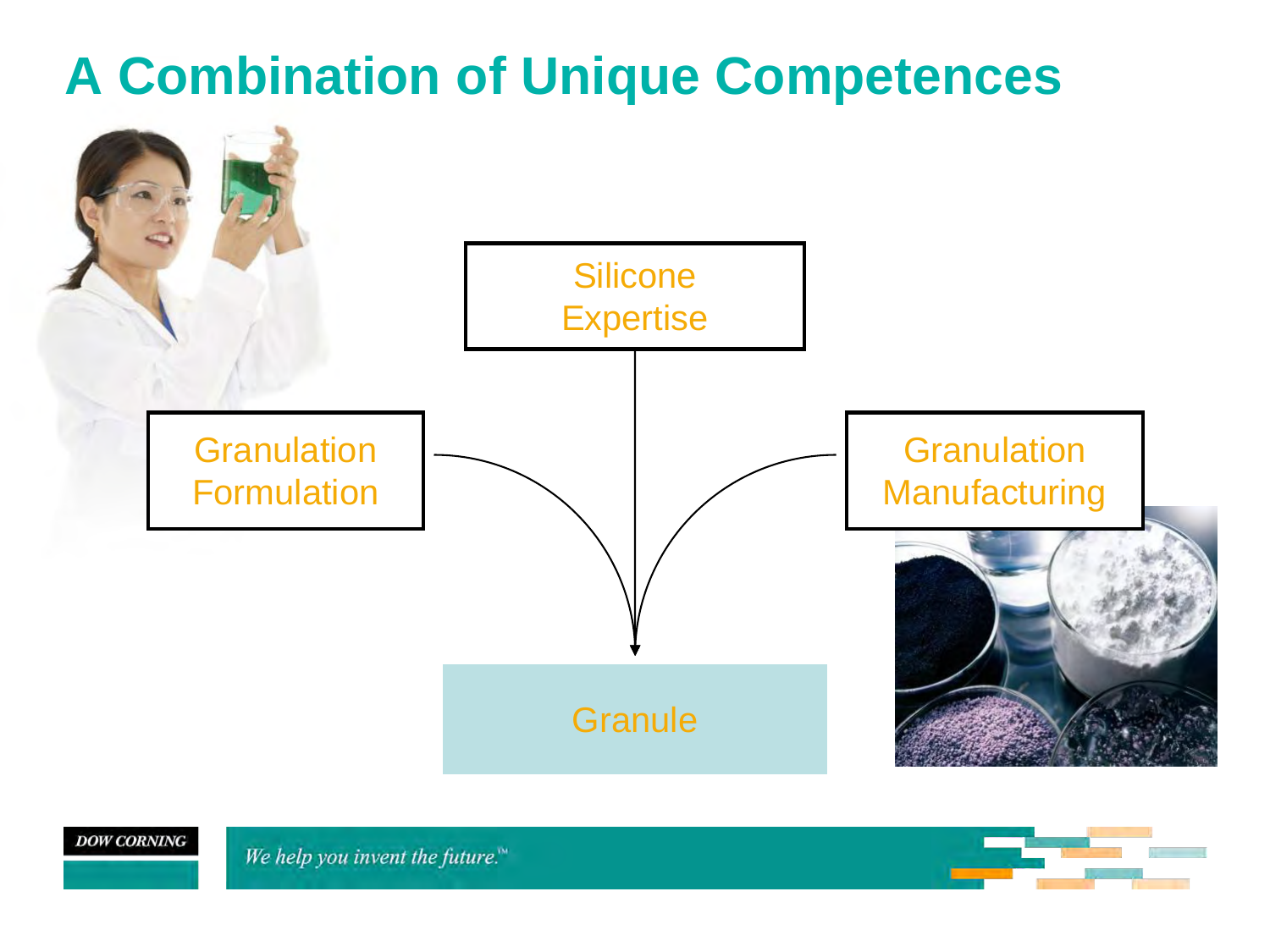## *Dow Corning®* **GP 8000 Eco Solution typical process**

Streamlines production and reduces water consumption



**DOW CORNING**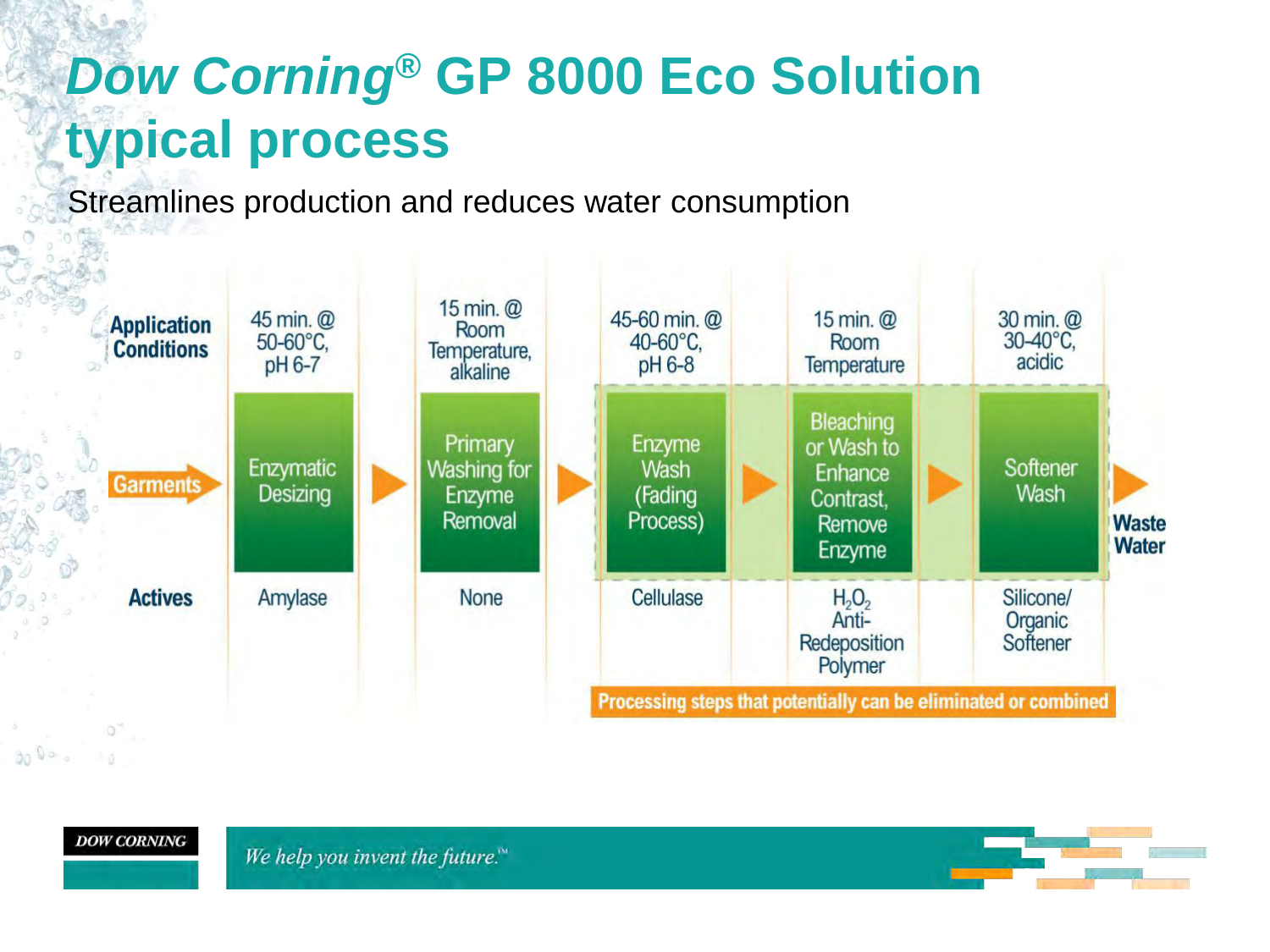

**DOW CORNING** 

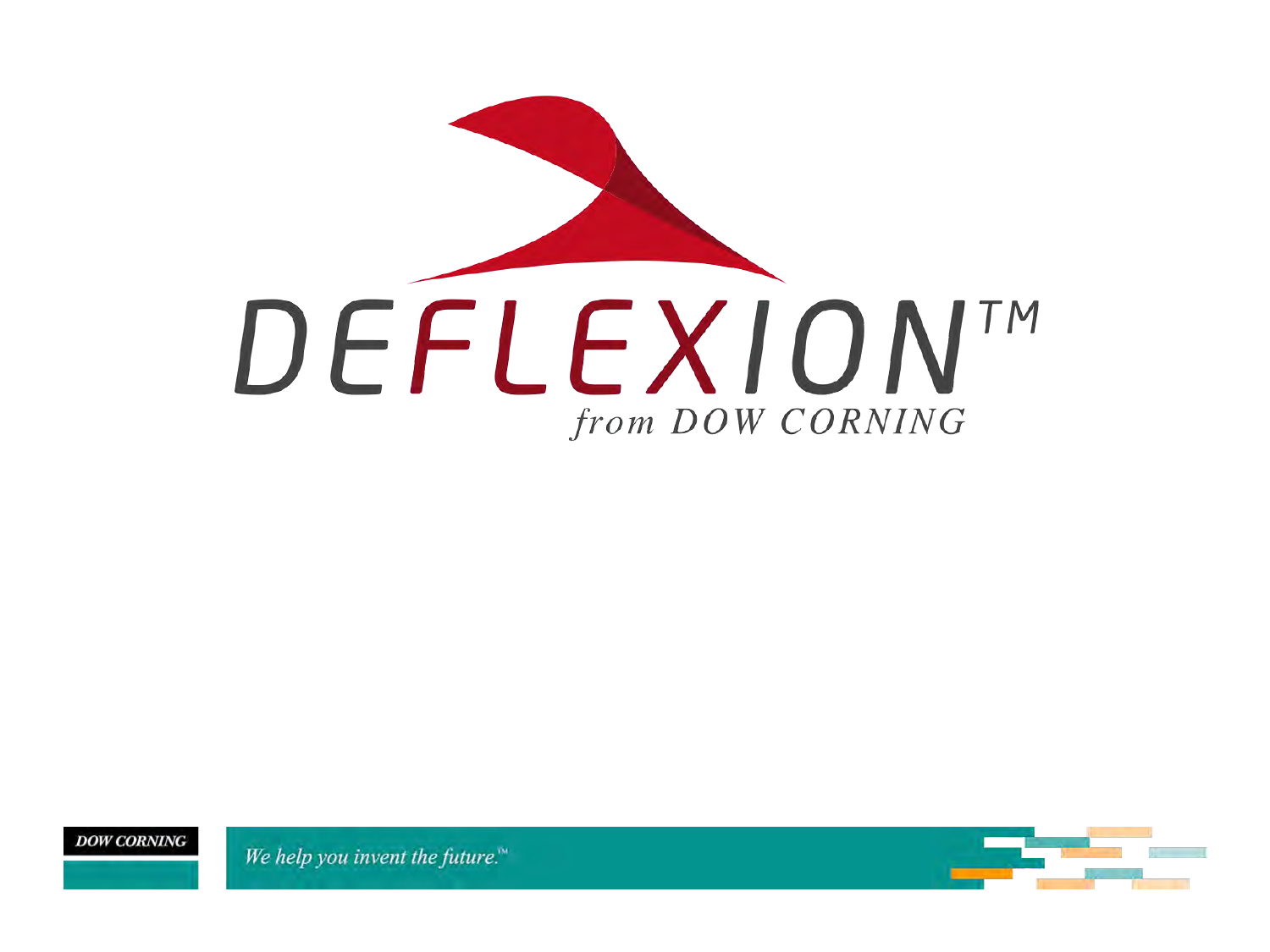### **DEFLEXION™ Technology**



#### UNIQUE IMPACT PROTECTION TECHNOLOGY

- Impact Protection
- Comfortable Impact Protection
- Durable Impact Protection
- Versatile Textile Format

### EXCITING NEW BRANDED POSITION

- Awareness and excitement at the user level
- www.dowcorning.com/deflexion
- Co-marketing
- Point of Sale Support hangtags, videos, posters, etc.

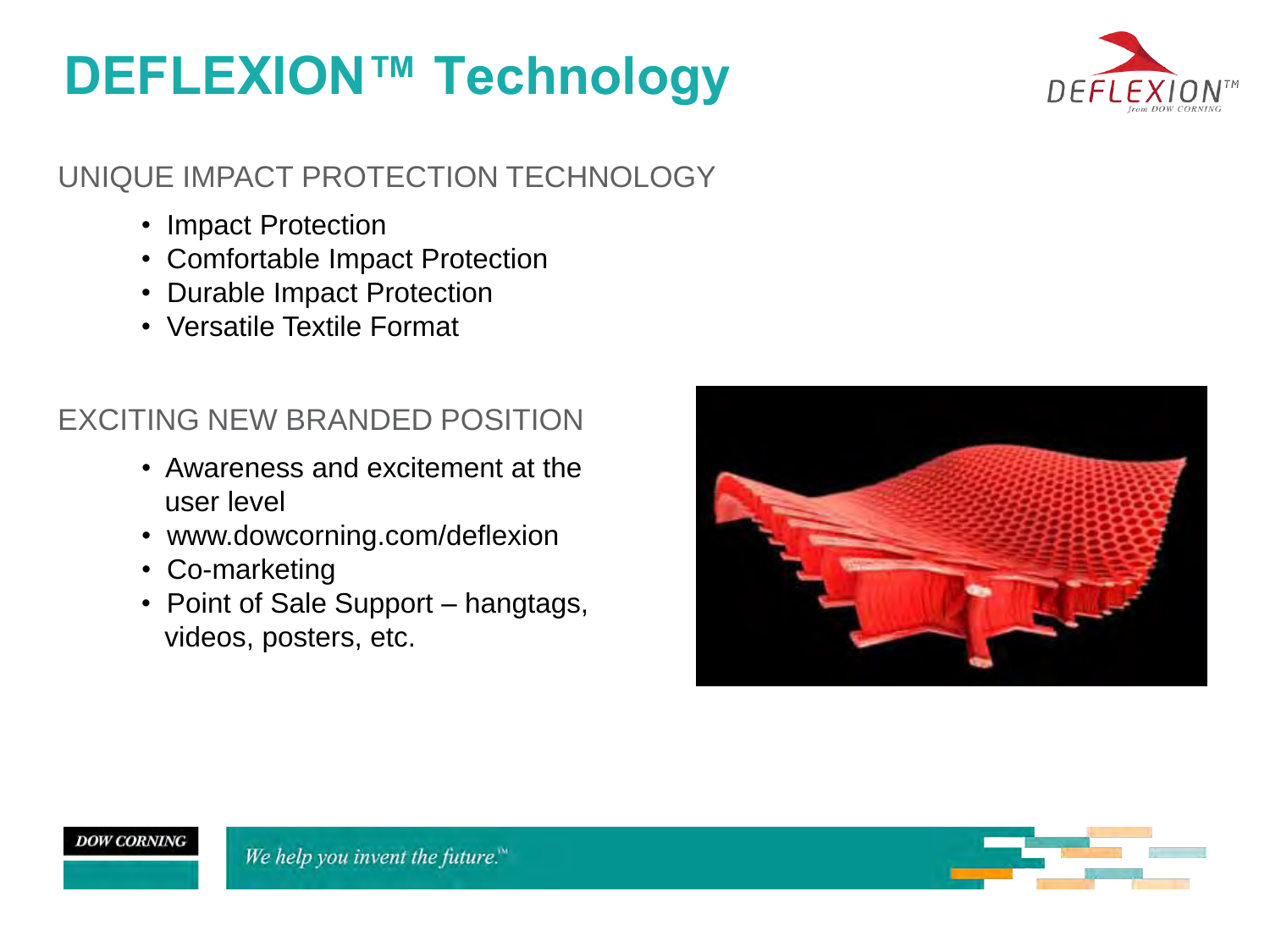### **DEFLEXION™ S-Range**



### 3D SPACER TEXTILES IMPREGNATED WITH SILICONES

- Good protection
- Flexible
- Naturally breathable
- Washable
- Durable
- Performs from -20 $\rm ^{C}C$  to + 40 $\rm ^{C}C$
- Flexible from  $-10^{\circ}$ C to  $+40^{\circ}$ C
- Works when wet
- Ideal integrated into garments worn for long periods of time or in warm conditions.
- Two Products in the S-Range





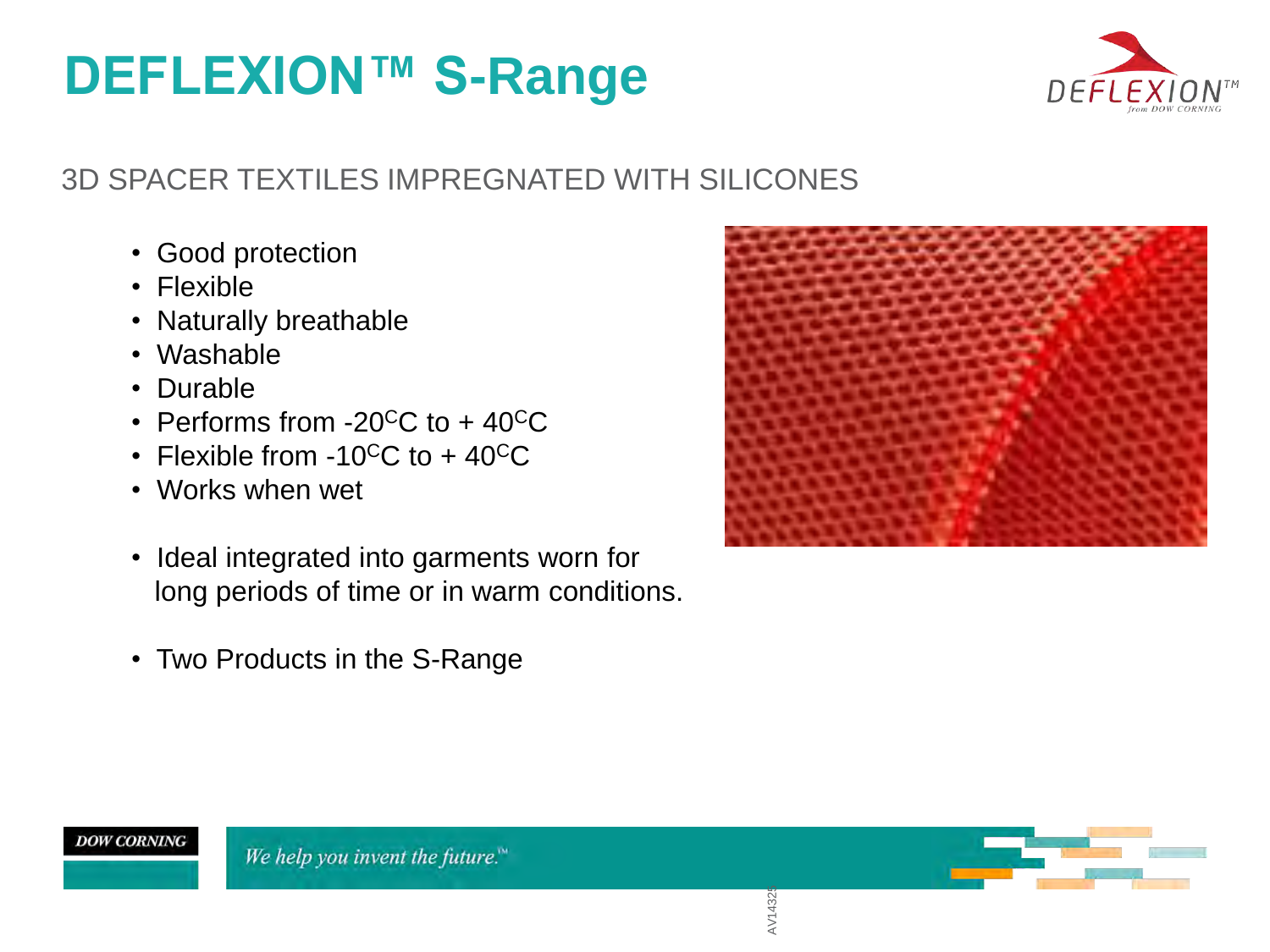### **DEFLEXION™ TP-Range**



### SILICONE THERMOPLASTIC SYSTEM

- High level of protection
- Flexible
- Washable
- Durable
- Airflow
- Strong
- Does not bounce
- Good in body armour and for the protection of delicate/fragile objects
- Four products in the TP-Range
- Two thicknesses
- Available perforated or non-perforated





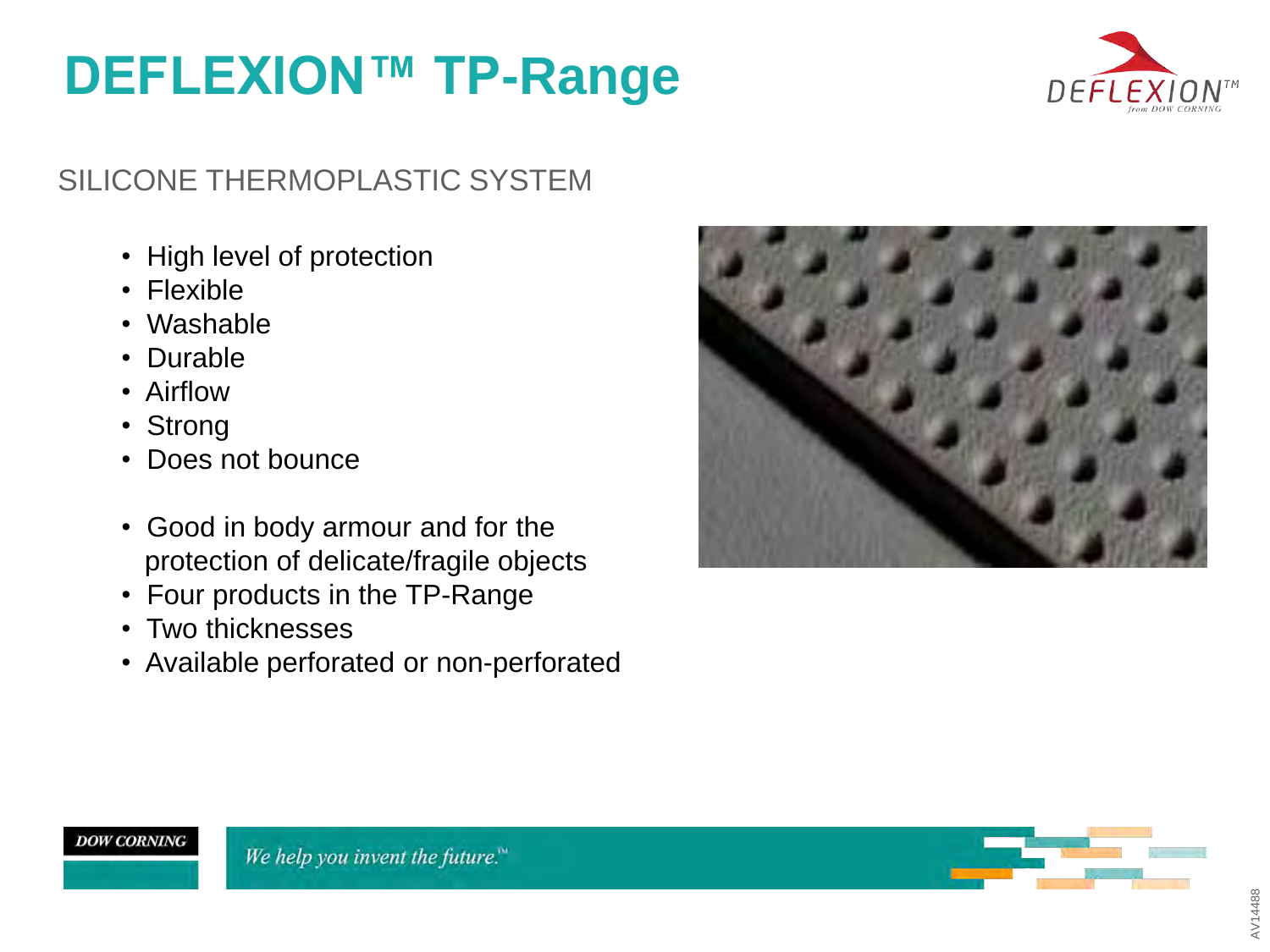### **Case Study**



RODEOTECH Rodeo Body Protectors

- Manufacturer of Rodeo Vests in the US uses DEFLEXION<sup>TM</sup> products
- Professional Riders shown to walk away unhurt from falls and tramplings
- DEFLEXION<sup>TM</sup> body protectors are comfortable and effective

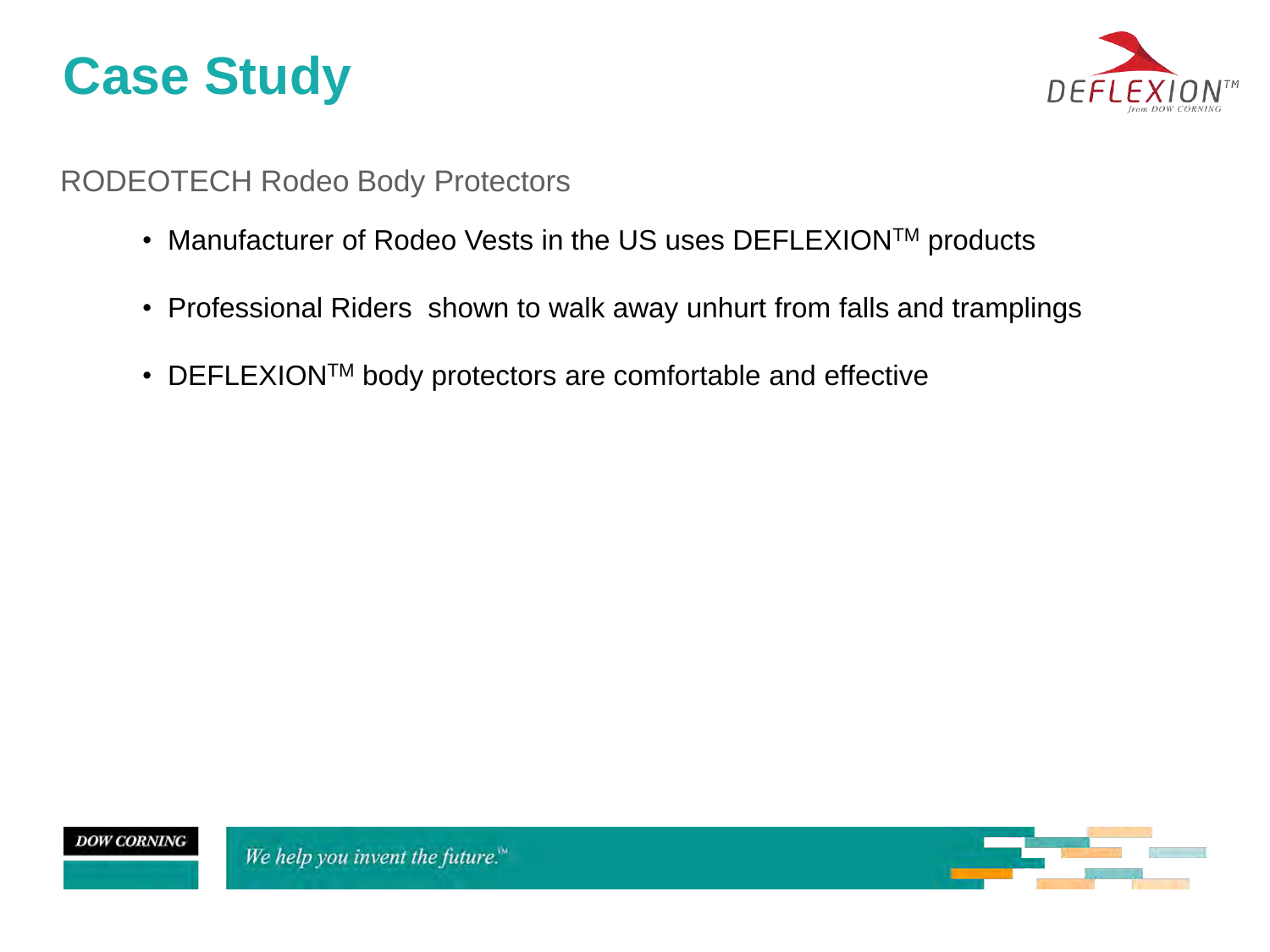## **New** *Dow Corning***® 9600 Series Textile Printing Inks**

- Environmentally sound, Non Toxic and Safer
	- Ink base is 100% silicone
	- Waterless
	- Solventless
	- No PVC, Phthalates nor Formaldehyde
	- Curing at Lower Temperatures and/or
	- **Shorter Times**
	- Comply with Nike RSL and Adidas A-01 tests



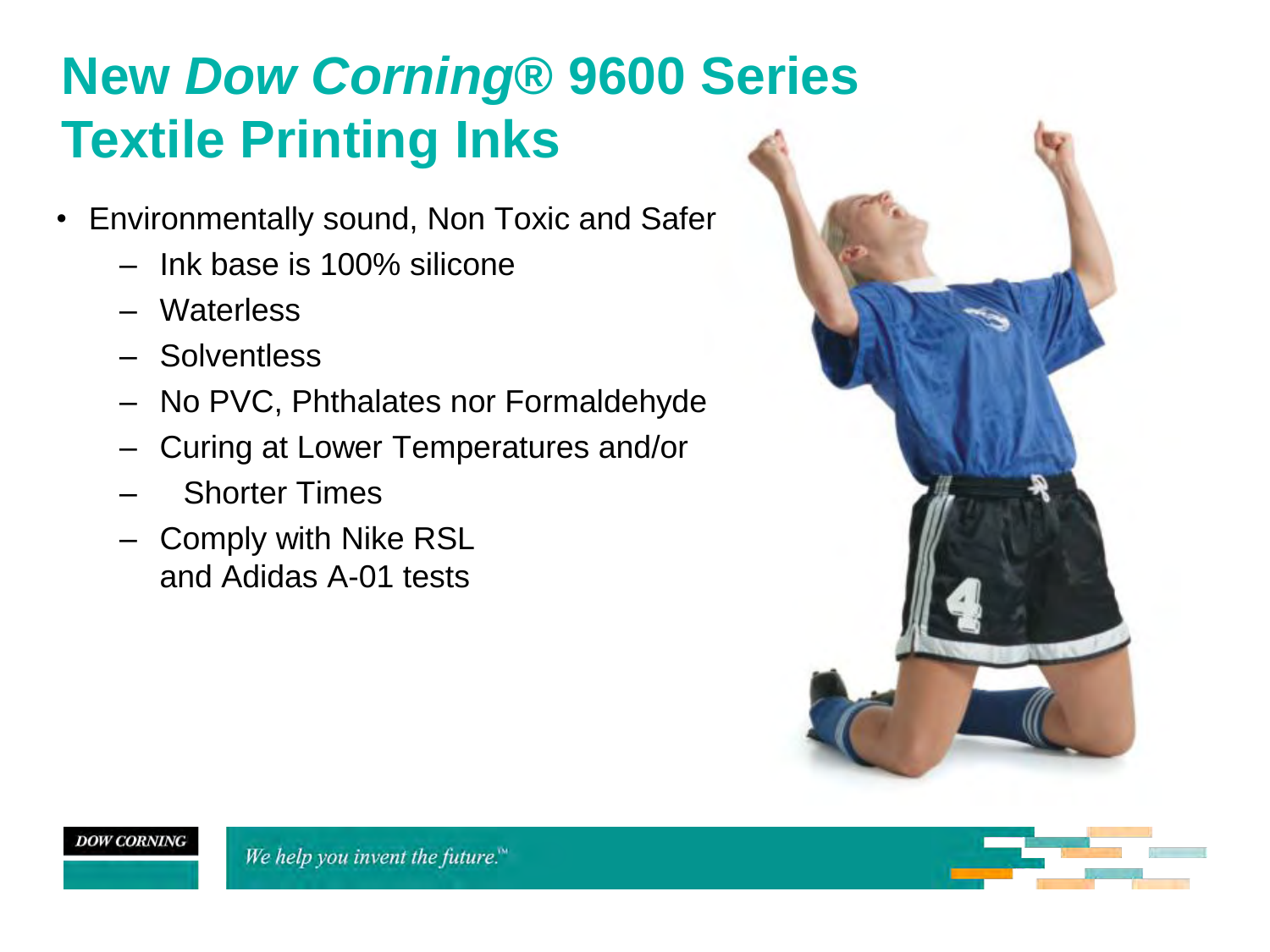### **Dow Corning® 9600 Series Textile Printing Inks**

- Outstanding Elasticity
	- Up to 850%
- No Color Migration on PES dyed fabrics
- Heat Resistant
	- Iron-able, non-melting
- Chemical Resistance
	- Chlorine, solvents, etc

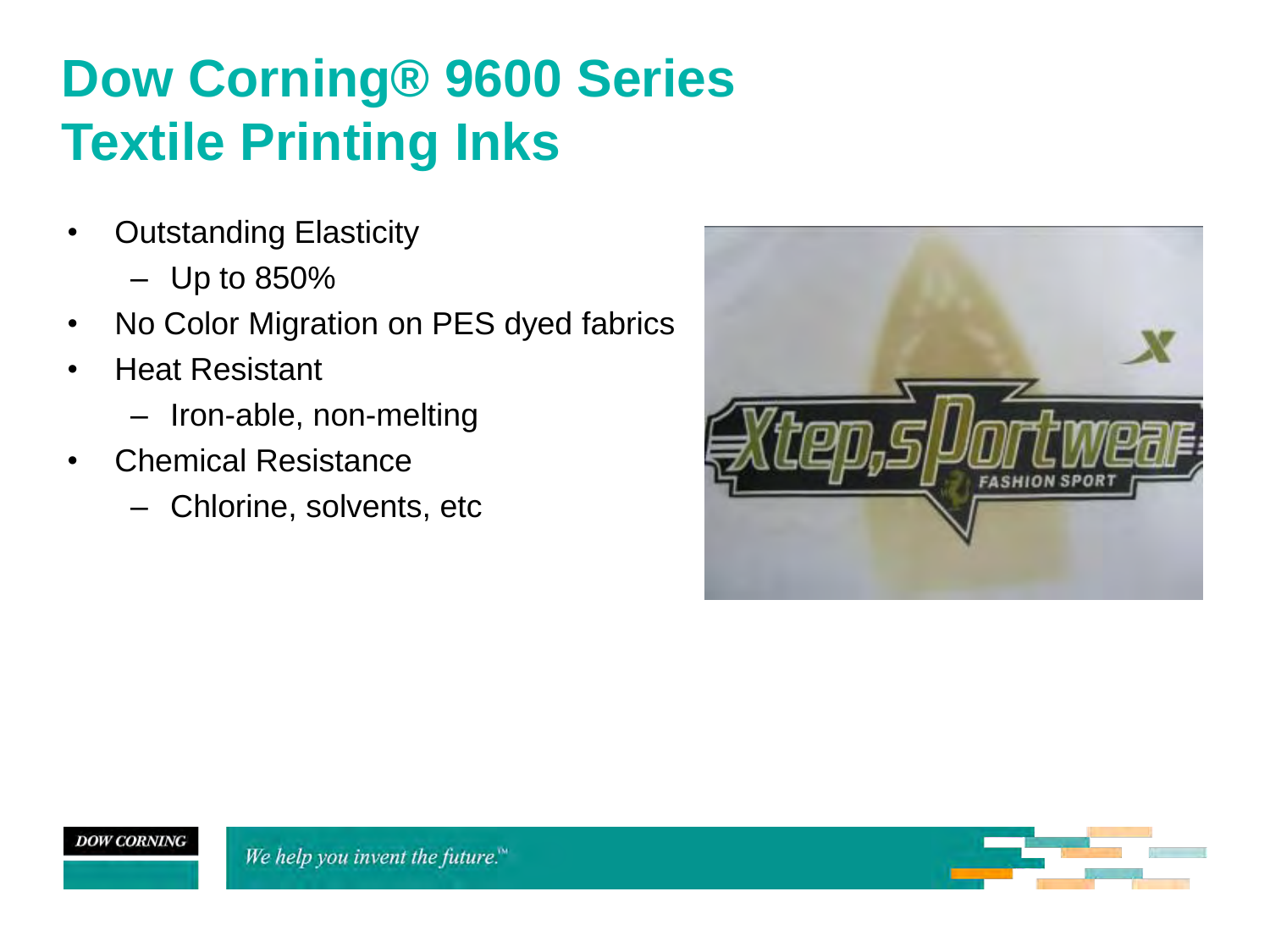## **Potential Applications**

- Jerseys
- Jackets
- Pants
- Shorts
- Uniforms
- Hats & caps
- Gloves
- Bathing suits
- Shirts
- Sweaters
- Socks
- Sleepwear
- Jeans
- T-shirts
- Undergarments
- Sweatshirts





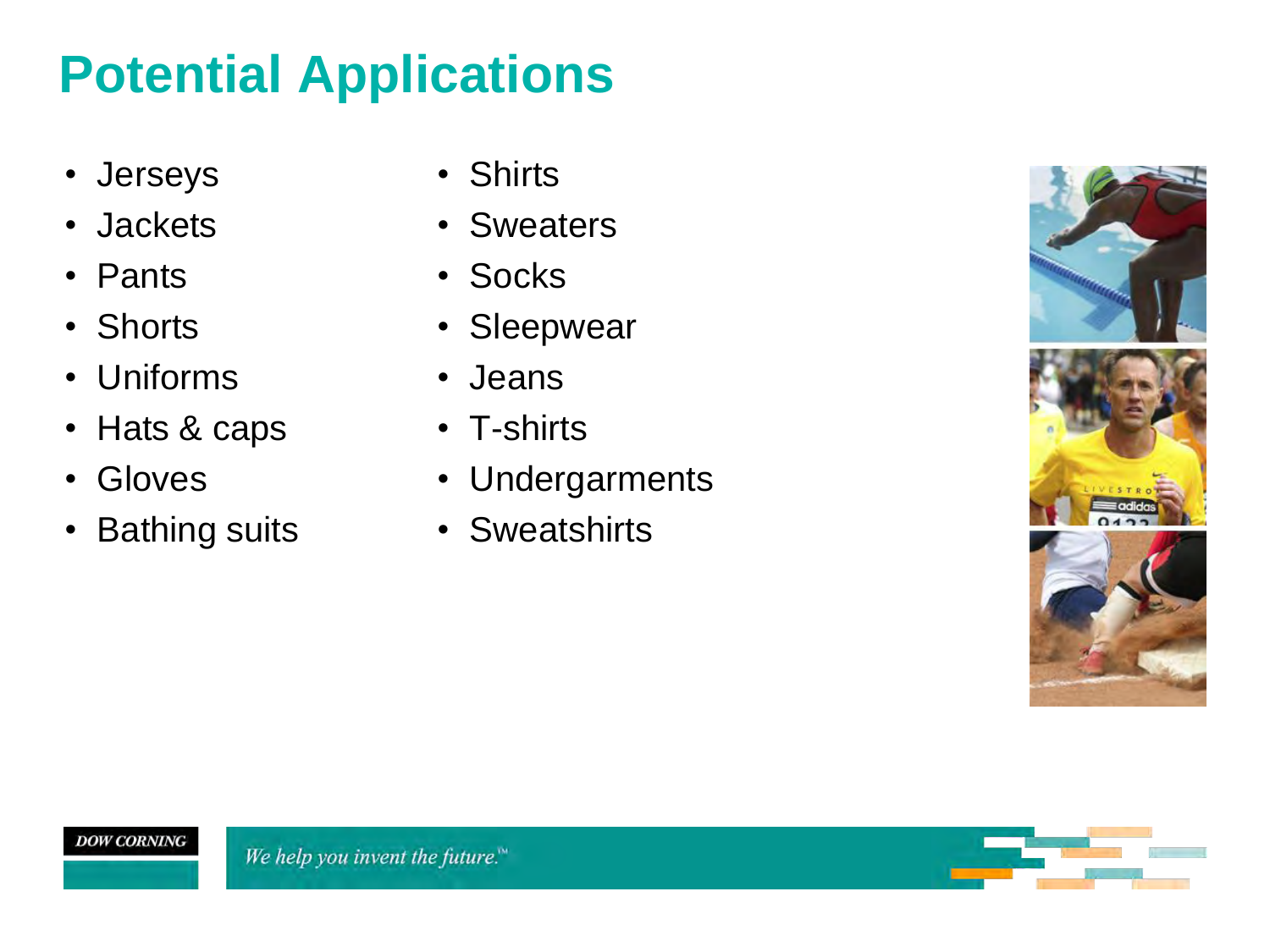### **Dow Corning Textiles Global Presence**